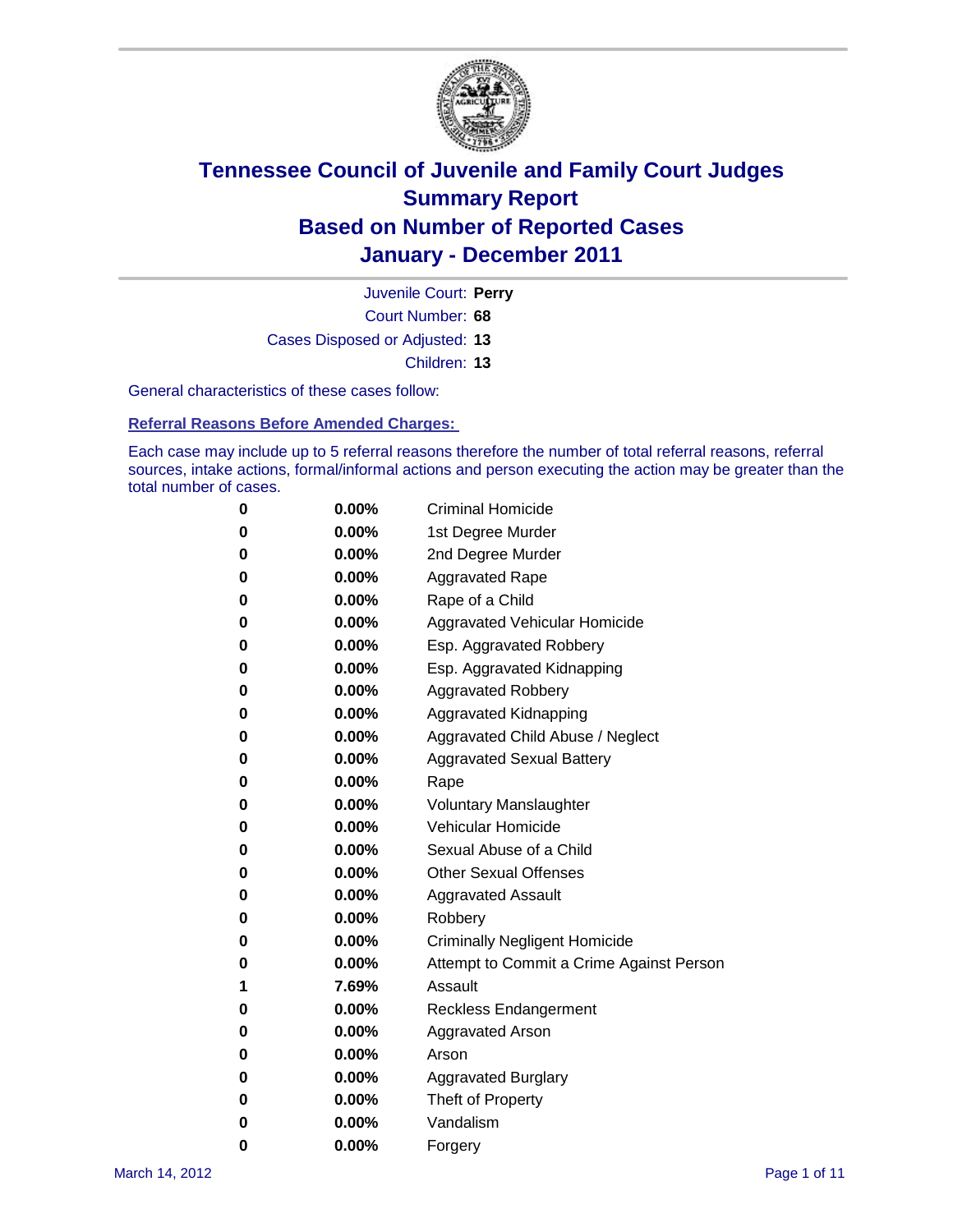

Juvenile Court: **Perry**

Court Number: **68**

Cases Disposed or Adjusted: **13**

Children: **13**

#### **Referral Reasons Before Amended Charges:**

Each case may include up to 5 referral reasons therefore the number of total referral reasons, referral sources, intake actions, formal/informal actions and person executing the action may be greater than the total number of cases.

| 0 | 0.00%    | <b>Worthless Checks</b>                                     |
|---|----------|-------------------------------------------------------------|
| 0 | 0.00%    | Illegal Possession / Fraudulent Use of Credit / Debit Cards |
| 0 | 0.00%    | <b>Burglary</b>                                             |
| 0 | $0.00\%$ | Unauthorized Use of a Vehicle                               |
| 0 | $0.00\%$ | <b>Cruelty to Animals</b>                                   |
| 0 | $0.00\%$ | Sale of Controlled Substances                               |
| 0 | $0.00\%$ | <b>Other Drug Offenses</b>                                  |
| 1 | 7.69%    | <b>Possession of Controlled Substances</b>                  |
| 0 | 0.00%    | <b>Criminal Attempt</b>                                     |
| 0 | 0.00%    | Carrying Weapons on School Property                         |
| 0 | 0.00%    | Unlawful Carrying / Possession of a Weapon                  |
| 0 | $0.00\%$ | <b>Evading Arrest</b>                                       |
| 0 | $0.00\%$ | Escape                                                      |
| 0 | $0.00\%$ | Driving Under Influence (DUI)                               |
| 0 | $0.00\%$ | Possession / Consumption of Alcohol                         |
| 0 | $0.00\%$ | Resisting Stop, Frisk, Halt, Arrest or Search               |
| 0 | $0.00\%$ | <b>Aggravated Criminal Trespass</b>                         |
| 0 | $0.00\%$ | Harassment                                                  |
| 0 | 0.00%    | Failure to Appear                                           |
| 0 | 0.00%    | Filing a False Police Report                                |
| 0 | 0.00%    | Criminal Impersonation                                      |
| 0 | 0.00%    | <b>Disorderly Conduct</b>                                   |
| 0 | $0.00\%$ | <b>Criminal Trespass</b>                                    |
| 0 | 0.00%    | <b>Public Intoxication</b>                                  |
| 0 | $0.00\%$ | Gambling                                                    |
| 2 | 15.38%   | Traffic                                                     |
| 0 | $0.00\%$ | <b>Local Ordinances</b>                                     |
| 2 | 15.38%   | Violation of Wildlife Regulations                           |
| 0 | $0.00\%$ | Contempt of Court                                           |
| 0 | 0.00%    | Violation of Probation                                      |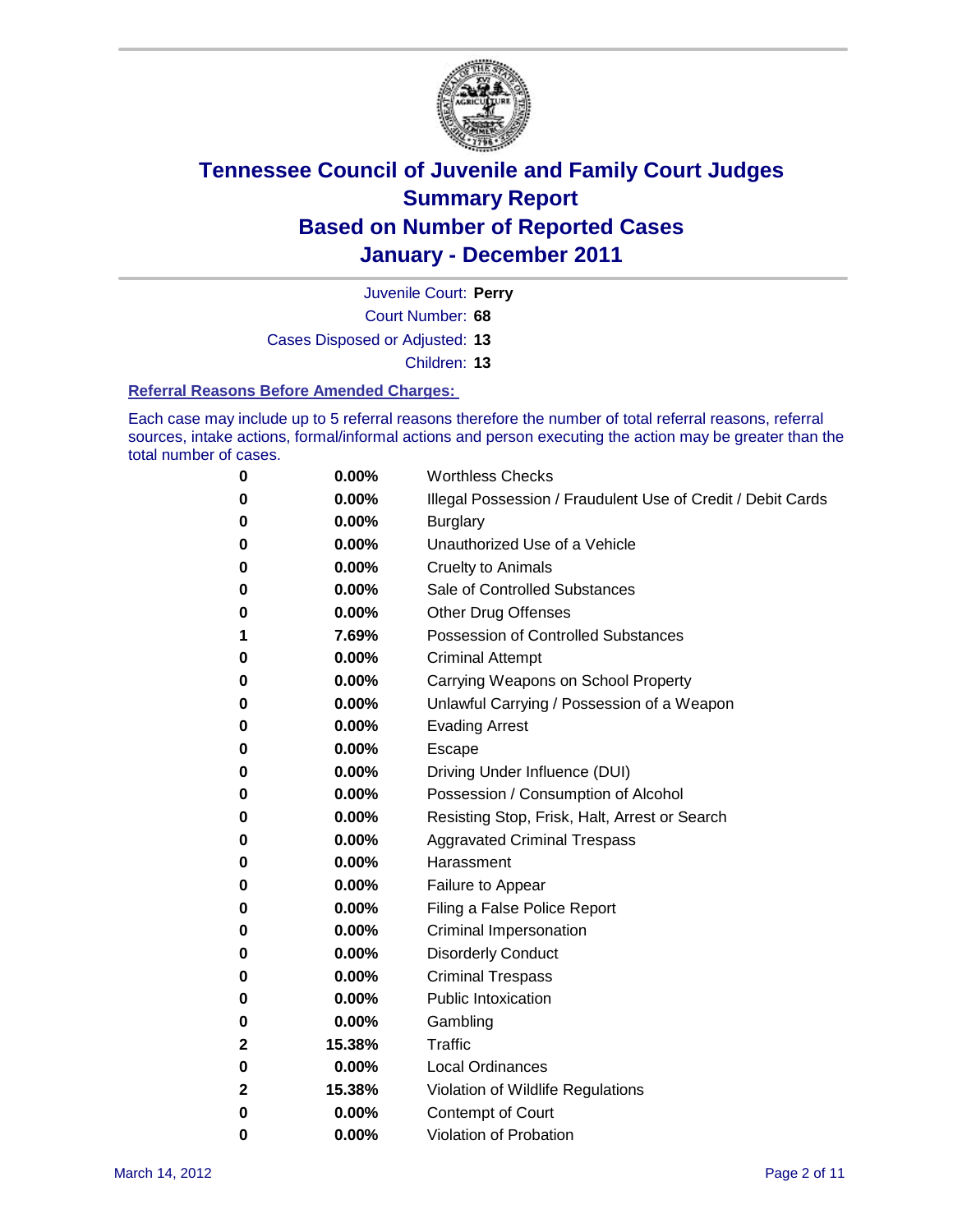

Court Number: **68** Juvenile Court: **Perry** Cases Disposed or Adjusted: **13**

Children: **13**

#### **Referral Reasons Before Amended Charges:**

Each case may include up to 5 referral reasons therefore the number of total referral reasons, referral sources, intake actions, formal/informal actions and person executing the action may be greater than the total number of cases.

| 13       | 100.00%  | <b>Total Referrals</b>                 |
|----------|----------|----------------------------------------|
| 0        | 0.00%    | Other                                  |
| 0        | 0.00%    | <b>Consent to Marry</b>                |
| 0        | 0.00%    | <b>Request for Medical Treatment</b>   |
| 0        | 0.00%    | <b>Child Support</b>                   |
| 0        | 0.00%    | Paternity / Legitimation               |
| 0        | 0.00%    | Visitation                             |
| 0        | 0.00%    | Custody                                |
| 0        | 0.00%    | <b>Foster Care Review</b>              |
| 0        | $0.00\%$ | <b>Administrative Review</b>           |
| 0        | 0.00%    | <b>Judicial Review</b>                 |
| 0        | 0.00%    | Violation of Informal Adjustment       |
| 0        | 0.00%    | <b>Violation of Pretrial Diversion</b> |
| 0        | 0.00%    | Termination of Parental Rights         |
| 0        | 0.00%    | Dependency / Neglect                   |
| $\bf{0}$ | 0.00%    | <b>Physically Abused Child</b>         |
| 0        | 0.00%    | Sexually Abused Child                  |
| 0        | 0.00%    | Violation of Curfew                    |
| 0        | $0.00\%$ | Violation of a Valid Court Order       |
| 0        | 0.00%    | Possession of Tobacco Products         |
| 0        | 0.00%    | Out-of-State Runaway                   |
| 0        | 0.00%    | In-State Runaway                       |
| 0        | 0.00%    | Truancy                                |
| 7        | 53.85%   | <b>Unruly Behavior</b>                 |
| 0        | 0.00%    | Violation of Aftercare                 |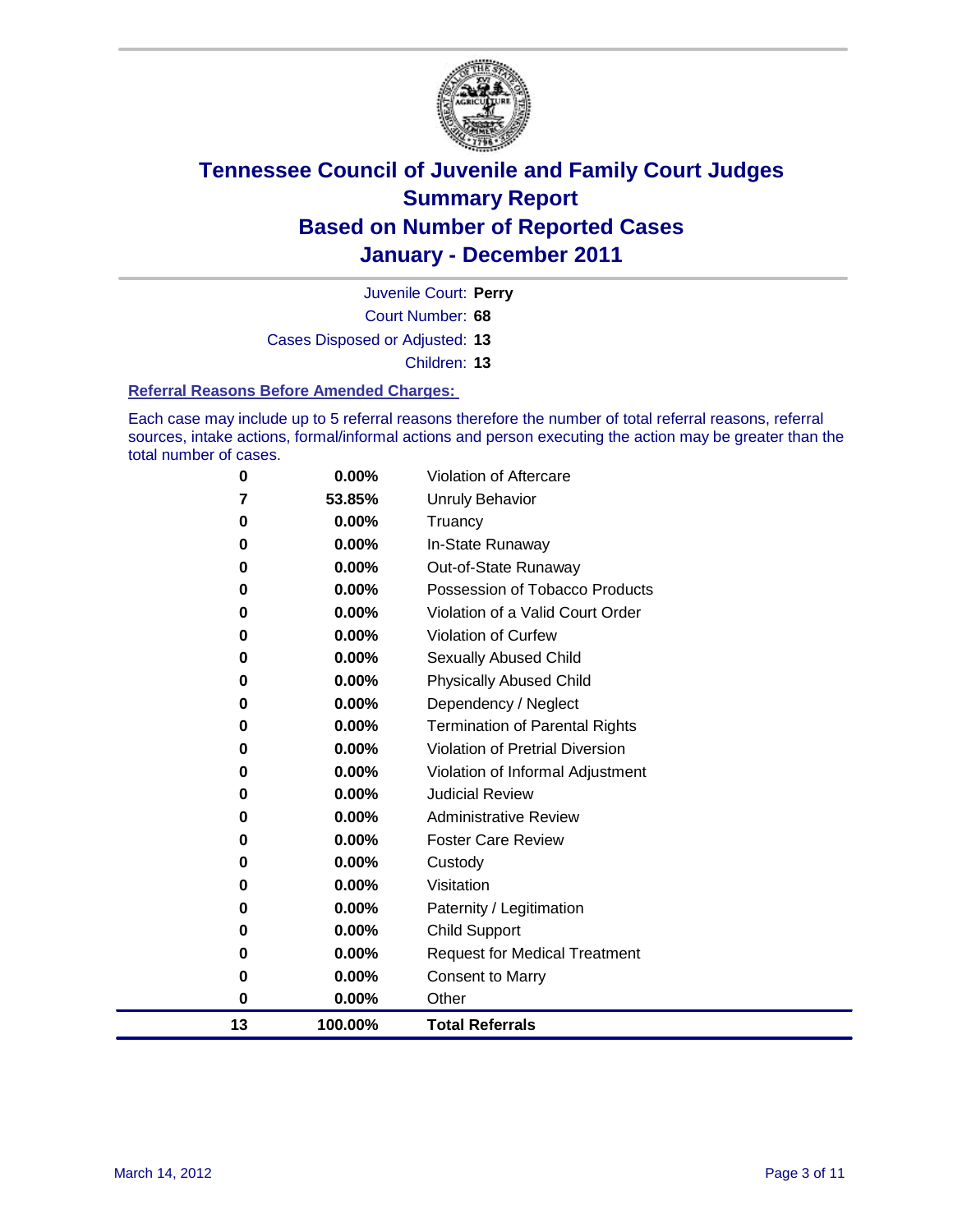

| Juvenile Court: Perry      |                                |                                   |  |
|----------------------------|--------------------------------|-----------------------------------|--|
|                            |                                | Court Number: 68                  |  |
|                            | Cases Disposed or Adjusted: 13 |                                   |  |
|                            |                                | Children: 13                      |  |
| <b>Referral Sources: 1</b> |                                |                                   |  |
| 12                         | 92.31%                         | Law Enforcement                   |  |
| 0                          | 0.00%                          | Parents                           |  |
| 1                          | 7.69%                          | <b>Relatives</b>                  |  |
| 0                          | 0.00%                          | Self                              |  |
| 0                          | 0.00%                          | School                            |  |
| 0                          | 0.00%                          | <b>CSA</b>                        |  |
| 0                          | 0.00%                          | <b>DCS</b>                        |  |
| 0                          | 0.00%                          | Other State Department            |  |
| 0                          | 0.00%                          | <b>District Attorney's Office</b> |  |
| 0                          | 0.00%                          | <b>Court Staff</b>                |  |
| 0                          | 0.00%                          | Social Agency                     |  |
| 0                          | 0.00%                          | <b>Other Court</b>                |  |
| 0                          | 0.00%                          | Victim                            |  |
| 0                          | 0.00%                          | Child & Parent                    |  |
| 0                          | 0.00%                          | Hospital                          |  |
| 0                          | 0.00%                          | Unknown                           |  |
| 0                          | 0.00%                          | Other                             |  |
| 13                         | 100.00%                        | <b>Total Referral Sources</b>     |  |

### **Age of Child at Referral: 2**

| 13 | 100.00%  | <b>Total Child Count</b> |
|----|----------|--------------------------|
| 0  | 0.00%    | <b>Unknown</b>           |
| 0  | 0.00%    | Ages 19 and Over         |
| 6  | 46.15%   | Ages 17 through 18       |
| 6  | 46.15%   | Ages 15 through 16       |
| 0  | 0.00%    | Ages 13 through 14       |
| 1  | 7.69%    | Ages 11 through 12       |
| 0  | $0.00\%$ | Ages 10 and Under        |
|    |          |                          |

<sup>1</sup> If different than number of Referral Reasons (13), verify accuracy of your court's data.

<sup>2</sup> One child could be counted in multiple categories, verify accuracy of your court's data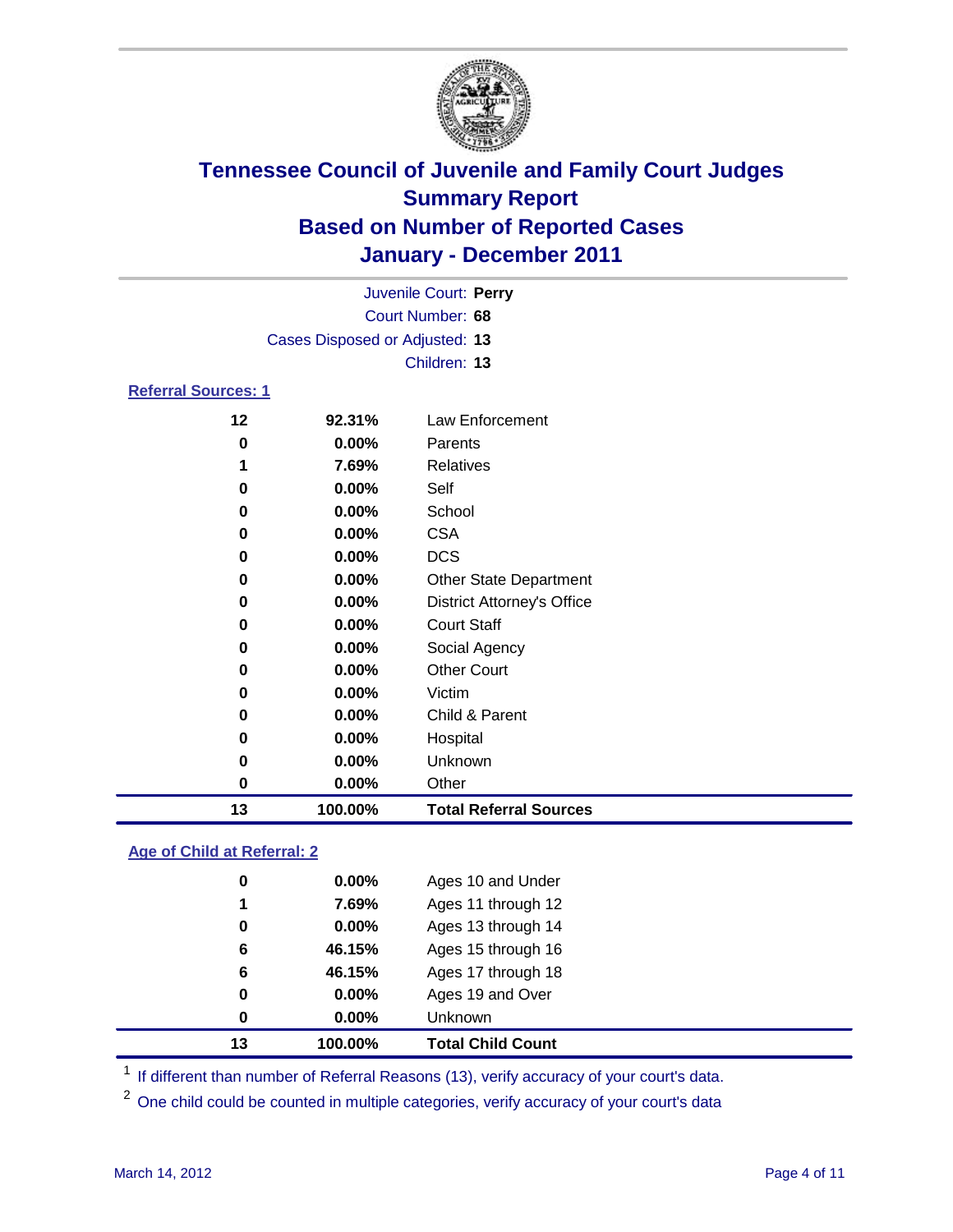

| Juvenile Court: Perry                   |                                |                          |  |  |  |
|-----------------------------------------|--------------------------------|--------------------------|--|--|--|
| Court Number: 68                        |                                |                          |  |  |  |
|                                         | Cases Disposed or Adjusted: 13 |                          |  |  |  |
|                                         |                                | Children: 13             |  |  |  |
| Sex of Child: 1                         |                                |                          |  |  |  |
| 12                                      | 92.31%                         | Male                     |  |  |  |
| 1                                       | 7.69%                          | Female                   |  |  |  |
| $\mathbf 0$                             | 0.00%                          | Unknown                  |  |  |  |
| 13                                      | 100.00%                        | <b>Total Child Count</b> |  |  |  |
| Race of Child: 1                        |                                |                          |  |  |  |
| 13                                      | 100.00%                        | White                    |  |  |  |
| $\mathbf 0$                             | 0.00%                          | African American         |  |  |  |
| 0                                       | 0.00%                          | Native American          |  |  |  |
| 0                                       | 0.00%                          | Asian                    |  |  |  |
| 0                                       | 0.00%                          | Mixed                    |  |  |  |
| 0                                       | 0.00%                          | Unknown                  |  |  |  |
| 13                                      | 100.00%                        | <b>Total Child Count</b> |  |  |  |
| <b>Hispanic Origin: 1</b>               |                                |                          |  |  |  |
| $\mathbf 0$                             | 0.00%                          | Yes                      |  |  |  |
| 13                                      | 100.00%                        | No                       |  |  |  |
| $\mathbf 0$                             | 0.00%                          | Unknown                  |  |  |  |
| 13                                      | 100.00%                        | <b>Total Child Count</b> |  |  |  |
| <b>School Enrollment of Children: 1</b> |                                |                          |  |  |  |
| $\mathbf 3$                             | 23.08%                         | Yes                      |  |  |  |
| 9                                       | 69.23%                         | No                       |  |  |  |
| 1                                       | 7.69%                          | Unknown                  |  |  |  |
| 13                                      | 100.00%                        | <b>Total Child Count</b> |  |  |  |

One child could be counted in multiple categories, verify accuracy of your court's data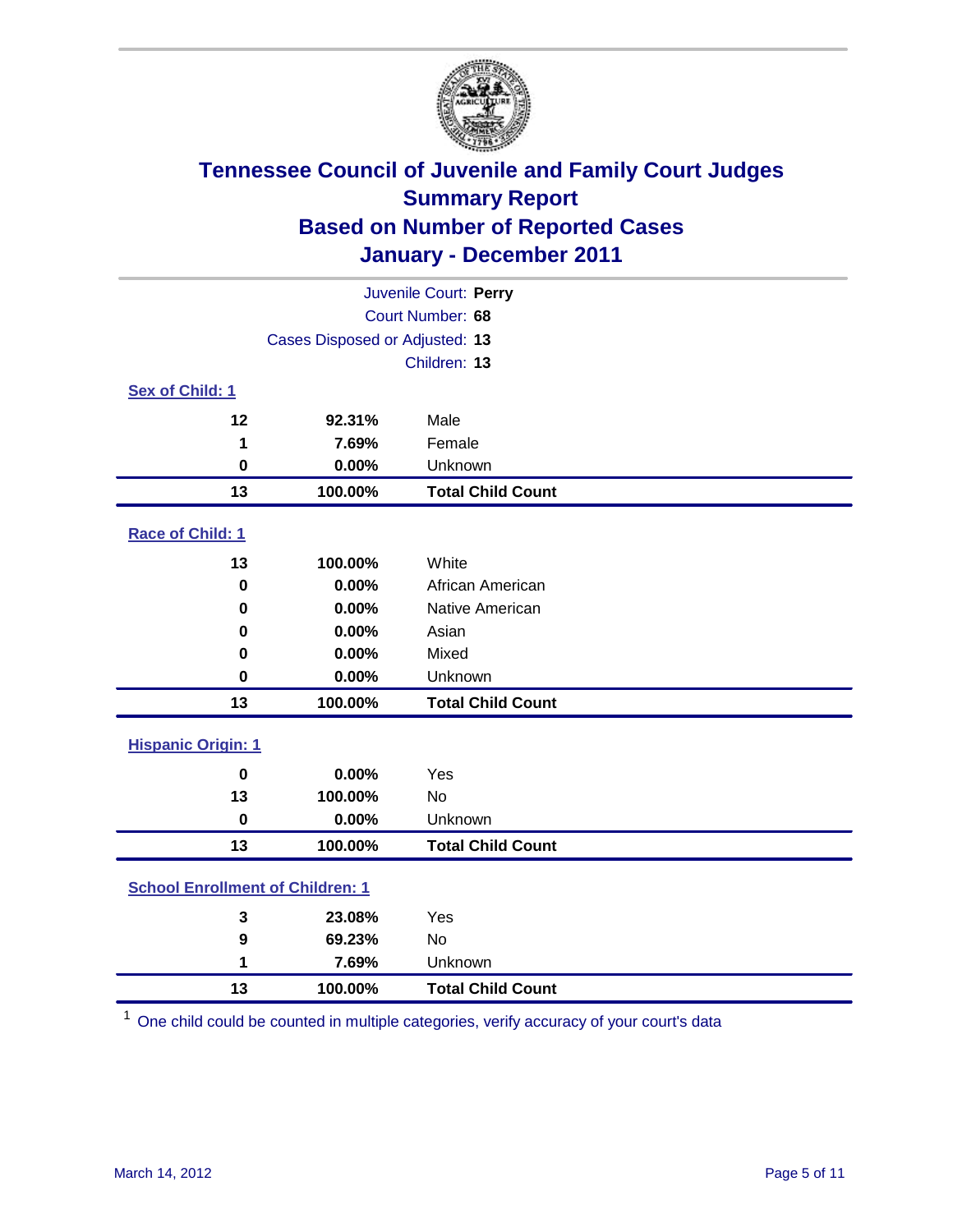

| Juvenile Court: Perry                                     |          |                              |  |  |  |
|-----------------------------------------------------------|----------|------------------------------|--|--|--|
| Court Number: 68                                          |          |                              |  |  |  |
| Cases Disposed or Adjusted: 13                            |          |                              |  |  |  |
|                                                           |          | Children: 13                 |  |  |  |
| <b>Living Arrangement of Child at Time of Referral: 1</b> |          |                              |  |  |  |
| 12                                                        | 92.31%   | With Both Biological Parents |  |  |  |
| 0                                                         | $0.00\%$ | With Father and Stepmother   |  |  |  |
| 1                                                         | 7.69%    | With Mother and Stepfather   |  |  |  |
| 0                                                         | $0.00\%$ | With Mother                  |  |  |  |
| 0                                                         | $0.00\%$ | <b>With Father</b>           |  |  |  |
| 0                                                         | $0.00\%$ | <b>With Relatives</b>        |  |  |  |
| 0                                                         | $0.00\%$ | With Adoptive Parents        |  |  |  |
| 0                                                         | $0.00\%$ | With Foster Family           |  |  |  |
| 0                                                         | $0.00\%$ | In a Group Home              |  |  |  |
| 0                                                         | $0.00\%$ | In a Residential Center      |  |  |  |
| 0                                                         | $0.00\%$ | In an Institution            |  |  |  |
| 0                                                         | $0.00\%$ | Independent                  |  |  |  |
| 0                                                         | $0.00\%$ | Unknown                      |  |  |  |

### **Type of Detention: 2**

| 13 | 100.00%  | <b>Total Detention Count</b> |
|----|----------|------------------------------|
| 0  | $0.00\%$ | Other                        |
| 5  | 38.46%   | Does Not Apply               |
| 0  | $0.00\%$ | <b>Unknown</b>               |
| 0  | 0.00%    | <b>Psychiatric Hospital</b>  |
| 0  | 0.00%    | Jail - No Separation         |
| 0  | $0.00\%$ | Jail - Partial Separation    |
| 0  | 0.00%    | Jail - Complete Separation   |
| 0  | $0.00\%$ | Juvenile Detention Facility  |
| 8  | 61.54%   | Non-Secure Placement         |
|    |          |                              |

<sup>1</sup> One child could be counted in multiple categories, verify accuracy of your court's data

<sup>2</sup> If different than number of Cases (13) verify accuracy of your court's data.

**0.00%** Other

**100.00% Total Child Count**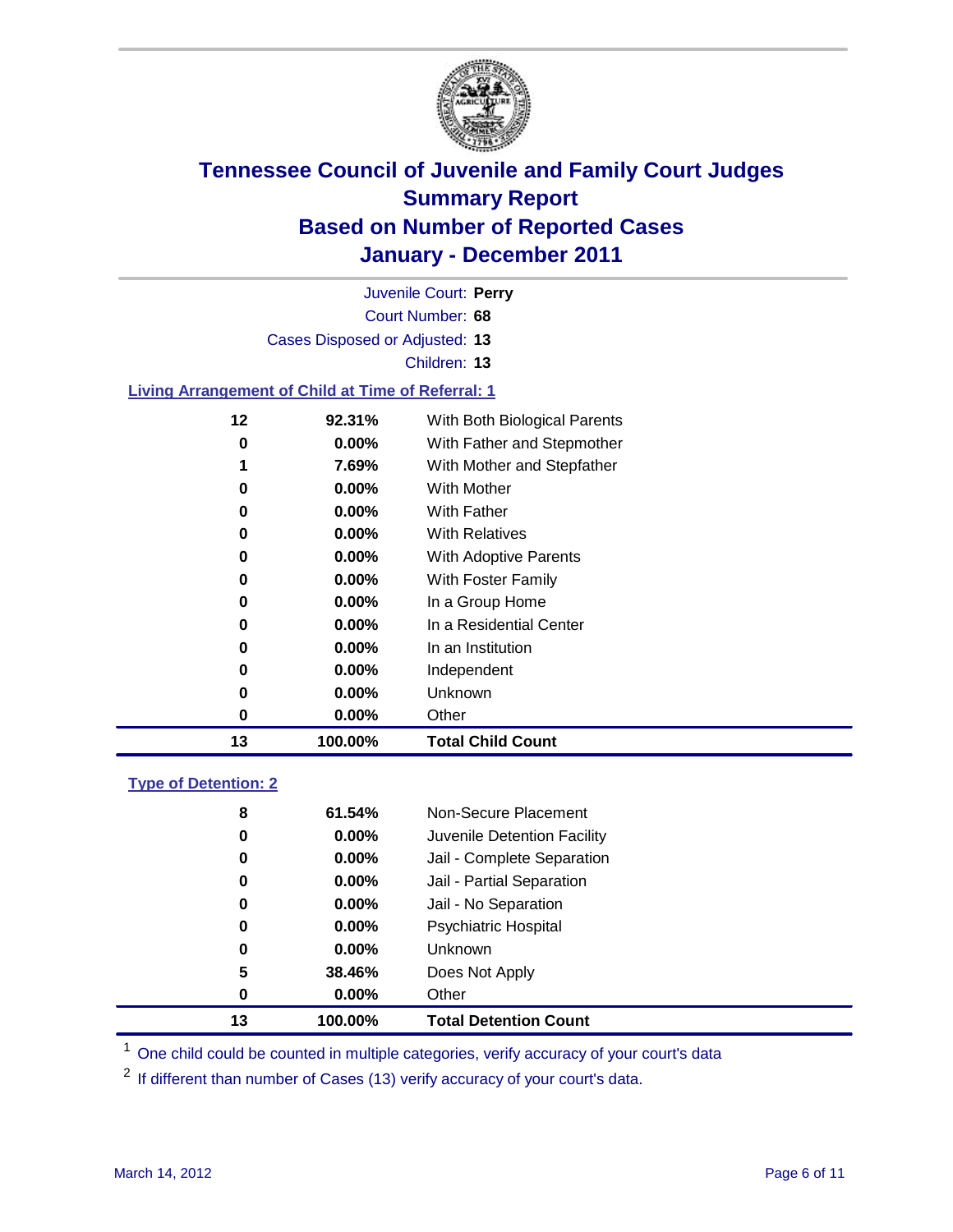

|                                                    | Juvenile Court: Perry          |                                      |  |  |  |
|----------------------------------------------------|--------------------------------|--------------------------------------|--|--|--|
|                                                    | Court Number: 68               |                                      |  |  |  |
|                                                    | Cases Disposed or Adjusted: 13 |                                      |  |  |  |
|                                                    |                                | Children: 13                         |  |  |  |
| <b>Placement After Secure Detention Hearing: 1</b> |                                |                                      |  |  |  |
| 11                                                 | 84.62%                         | Returned to Prior Living Arrangement |  |  |  |
| 1                                                  | 7.69%                          | Juvenile Detention Facility          |  |  |  |
| 0                                                  | 0.00%                          | Jail                                 |  |  |  |
| 0                                                  | 0.00%                          | Shelter / Group Home                 |  |  |  |
| 0                                                  | 0.00%                          | <b>Foster Family Home</b>            |  |  |  |
| 0                                                  | 0.00%                          | Psychiatric Hospital                 |  |  |  |
| 0                                                  | 0.00%                          | Unknown                              |  |  |  |
| 1                                                  | 7.69%                          | Does Not Apply                       |  |  |  |
| 0                                                  | 0.00%                          | Other                                |  |  |  |
| 13                                                 | 100.00%                        | <b>Total Placement Count</b>         |  |  |  |
|                                                    |                                |                                      |  |  |  |
| <b>Intake Actions: 2</b>                           |                                |                                      |  |  |  |
| 13                                                 | 100.00%                        | <b>Petition Filed</b>                |  |  |  |
| 0                                                  | 0.00%                          | <b>Motion Filed</b>                  |  |  |  |
| 0                                                  | 0.00%                          | <b>Citation Processed</b>            |  |  |  |
| 0                                                  | 0.00%                          | Notification of Paternity Processed  |  |  |  |
| 0                                                  | 0.00%                          | Scheduling of Judicial Review        |  |  |  |
| 0                                                  | 0.00%                          | Scheduling of Administrative Review  |  |  |  |
| 0                                                  | 0.00%                          | Scheduling of Foster Care Review     |  |  |  |
| 0                                                  | 0.00%                          | Unknown                              |  |  |  |
| 0                                                  | 0.00%                          | Does Not Apply                       |  |  |  |
| 0                                                  | 0.00%                          | Other                                |  |  |  |
| 13                                                 | 100.00%                        | <b>Total Intake Count</b>            |  |  |  |

<sup>1</sup> If different than number of Cases (13) verify accuracy of your court's data.

<sup>2</sup> If different than number of Referral Reasons (13), verify accuracy of your court's data.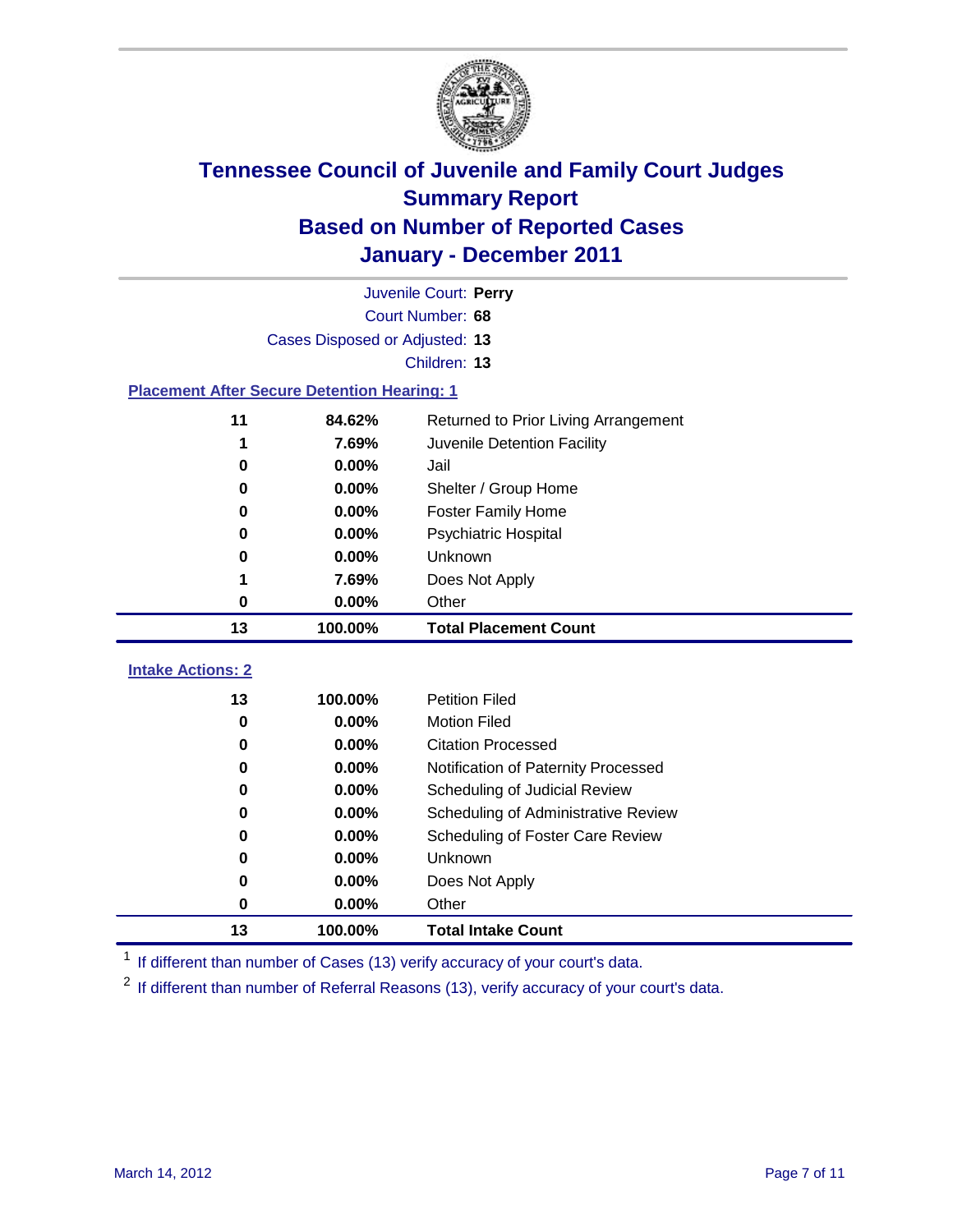

Court Number: **68** Juvenile Court: **Perry** Cases Disposed or Adjusted: **13** Children: **13**

### **Last Grade Completed by Child: 1**

| 0         | 0.00%   | Too Young for School         |
|-----------|---------|------------------------------|
| 0         | 0.00%   | Preschool                    |
| 0         | 0.00%   | Kindergarten                 |
| 0         | 0.00%   | 1st Grade                    |
| 0         | 0.00%   | 2nd Grade                    |
| 0         | 0.00%   | 3rd Grade                    |
| 0         | 0.00%   | 4th Grade                    |
| 0         | 0.00%   | 5th Grade                    |
| 0         | 0.00%   | 6th Grade                    |
| 0         | 0.00%   | 7th Grade                    |
| 0         | 0.00%   | 8th Grade                    |
| 0         | 0.00%   | 9th Grade                    |
| 0         | 0.00%   | 10th Grade                   |
| 0         | 0.00%   | 11th Grade                   |
| 0         | 0.00%   | 12th Grade                   |
| 0         | 0.00%   | Non-Graded Special Ed        |
| 0         | 0.00%   | <b>GED</b>                   |
| 0         | 0.00%   | Graduated                    |
| 0         | 0.00%   | <b>Never Attended School</b> |
| 13        | 100.00% | Unknown                      |
| $\pmb{0}$ | 0.00%   | Other                        |
| 13        | 100.00% | <b>Total Child Count</b>     |

### **Enrolled in Special Education: 1**

| 13 | 100.00%  | <b>Total Child Count</b> |
|----|----------|--------------------------|
| 12 | 92.31%   | <b>Unknown</b>           |
|    | 7.69%    | No                       |
| 0  | $0.00\%$ | Yes                      |
|    |          |                          |

One child could be counted in multiple categories, verify accuracy of your court's data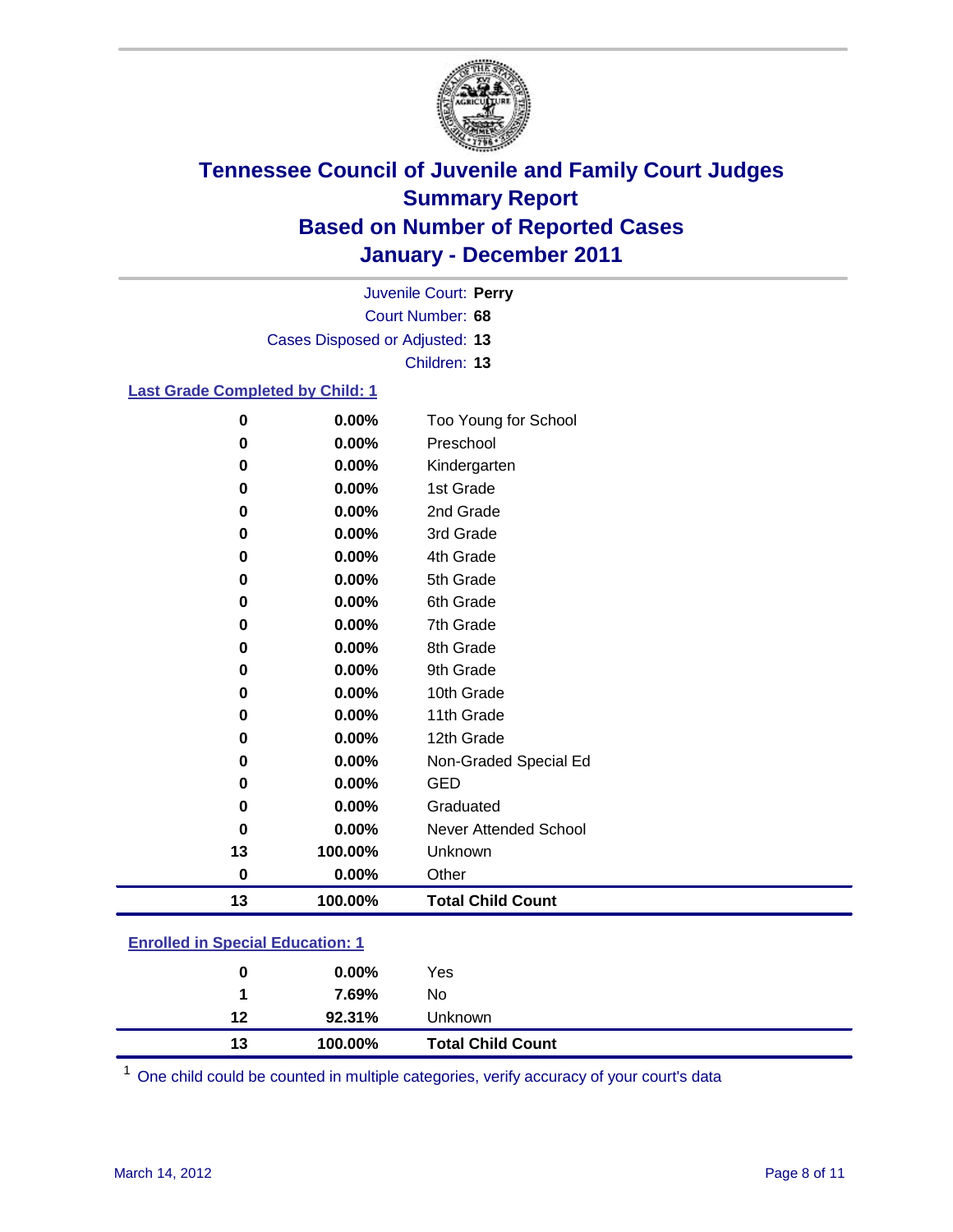

|                              | Juvenile Court: Perry          |                           |  |  |
|------------------------------|--------------------------------|---------------------------|--|--|
|                              | Court Number: 68               |                           |  |  |
|                              | Cases Disposed or Adjusted: 13 |                           |  |  |
|                              |                                | Children: 13              |  |  |
| <b>Action Executed By: 1</b> |                                |                           |  |  |
| 13                           | 100.00%                        | Judge                     |  |  |
| $\bf{0}$                     | $0.00\%$                       | Magistrate                |  |  |
| $\bf{0}$                     | $0.00\%$                       | <b>YSO</b>                |  |  |
| 0                            | 0.00%                          | Other                     |  |  |
| 0                            | 0.00%                          | Unknown                   |  |  |
| 13                           | 100.00%                        | <b>Total Action Count</b> |  |  |

### **Formal / Informal Actions: 1**

|    | 7.69%    | Dismissed                                        |
|----|----------|--------------------------------------------------|
| 0  | $0.00\%$ | Retired / Nolle Prosequi                         |
| 0  | $0.00\%$ | <b>Complaint Substantiated Delinquent</b>        |
| 0  | $0.00\%$ | <b>Complaint Substantiated Status Offender</b>   |
| 0  | $0.00\%$ | <b>Complaint Substantiated Dependent/Neglect</b> |
| 0  | $0.00\%$ | <b>Complaint Substantiated Abused</b>            |
| 0  | $0.00\%$ | <b>Complaint Substantiated Mentally III</b>      |
| 3  | 23.08%   | Informal Adjustment                              |
| 0  | $0.00\%$ | <b>Pretrial Diversion</b>                        |
| 0  | $0.00\%$ | <b>Transfer to Adult Court Hearing</b>           |
| 0  | $0.00\%$ | Charges Cleared by Transfer to Adult Court       |
|    | 7.69%    | Special Proceeding                               |
| 8  | 61.54%   | <b>Review Concluded</b>                          |
| 0  | $0.00\%$ | Case Held Open                                   |
| 0  | $0.00\%$ | Other                                            |
| 0  | $0.00\%$ | <b>Unknown</b>                                   |
| 13 | 100.00%  | <b>Total Action Count</b>                        |

<sup>1</sup> If different than number of Referral Reasons (13), verify accuracy of your court's data.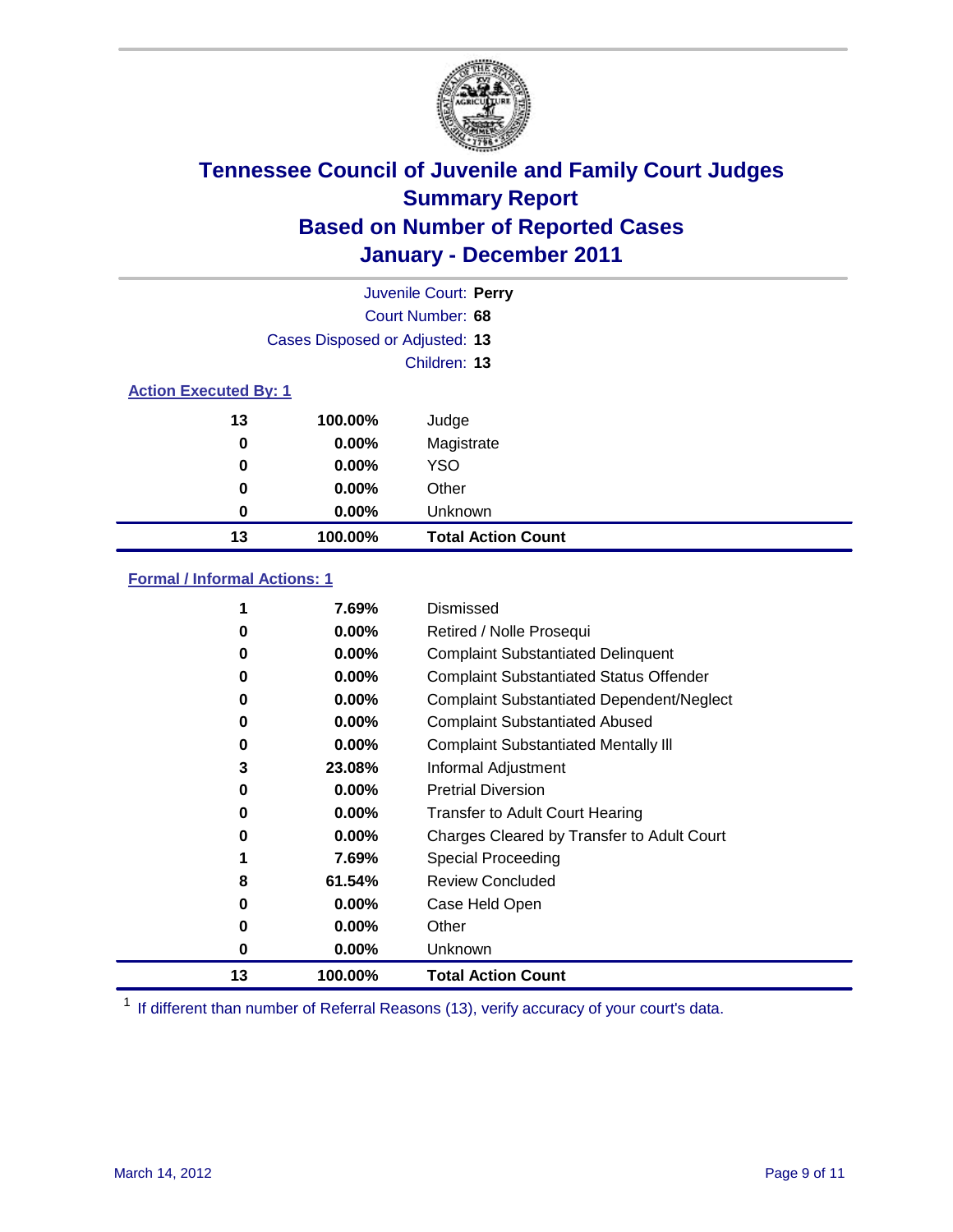

|                       |                                | Juvenile Court: Perry                                 |
|-----------------------|--------------------------------|-------------------------------------------------------|
|                       |                                | Court Number: 68                                      |
|                       | Cases Disposed or Adjusted: 13 |                                                       |
|                       |                                | Children: 13                                          |
| <b>Case Outcomes:</b> |                                | There can be multiple outcomes for one child or case. |
| 1                     | 4.35%                          | <b>Case Dismissed</b>                                 |
| 1                     | 4.35%                          | Case Retired or Nolle Prosequi                        |
| 0                     | 0.00%                          | Warned / Counseled                                    |
| 0                     | 0.00%                          | <b>Held Open For Review</b>                           |
| 7                     | 30.43%                         | Supervision / Probation to Juvenile Court             |
| 0                     | 0.00%                          | <b>Probation to Parents</b>                           |
| 0                     | 0.00%                          | Referral to Another Entity for Supervision / Service  |
| 1                     | 4.35%                          | Referred for Mental Health Counseling                 |
| 1                     | 4.35%                          | Referred for Alcohol and Drug Counseling              |
| 0                     | 0.00%                          | <b>Referred to Alternative School</b>                 |
| 0                     | 0.00%                          | Referred to Private Child Agency                      |
| 3                     | 13.04%                         | Referred to Defensive Driving School                  |
| 0                     | 0.00%                          | Referred to Alcohol Safety School                     |
| 0                     | 0.00%                          | Referred to Juvenile Court Education-Based Program    |
| 0                     | 0.00%                          | Driver's License Held Informally                      |
| 0                     | 0.00%                          | <b>Voluntary Placement with DMHMR</b>                 |
| 0                     | 0.00%                          | <b>Private Mental Health Placement</b>                |
| 0                     | 0.00%                          | <b>Private MR Placement</b>                           |
| 0                     | 0.00%                          | Placement with City/County Agency/Facility            |
| 0                     | 0.00%                          | Placement with Relative / Other Individual            |
| 8                     | 34.78%                         | Fine                                                  |
| 0                     | 0.00%                          | <b>Public Service</b>                                 |
| 0                     | 0.00%                          | Restitution                                           |
| 0                     | 0.00%                          | <b>Runaway Returned</b>                               |
| 0                     | 0.00%                          | No Contact Order                                      |
| 0                     | 0.00%                          | Injunction Other than No Contact Order                |
| 0                     | 0.00%                          | <b>House Arrest</b>                                   |
| 0                     | 0.00%                          | <b>Court Defined Curfew</b>                           |
| 0                     | 0.00%                          | Dismissed from Informal Adjustment                    |
| 0                     | 0.00%                          | <b>Dismissed from Pretrial Diversion</b>              |
| 0                     | 0.00%                          | <b>Released from Probation</b>                        |
| 0                     | 0.00%                          | <b>Transferred to Adult Court</b>                     |
| $\bf{0}$              | 0.00%                          | <b>DMHMR Involuntary Commitment</b>                   |